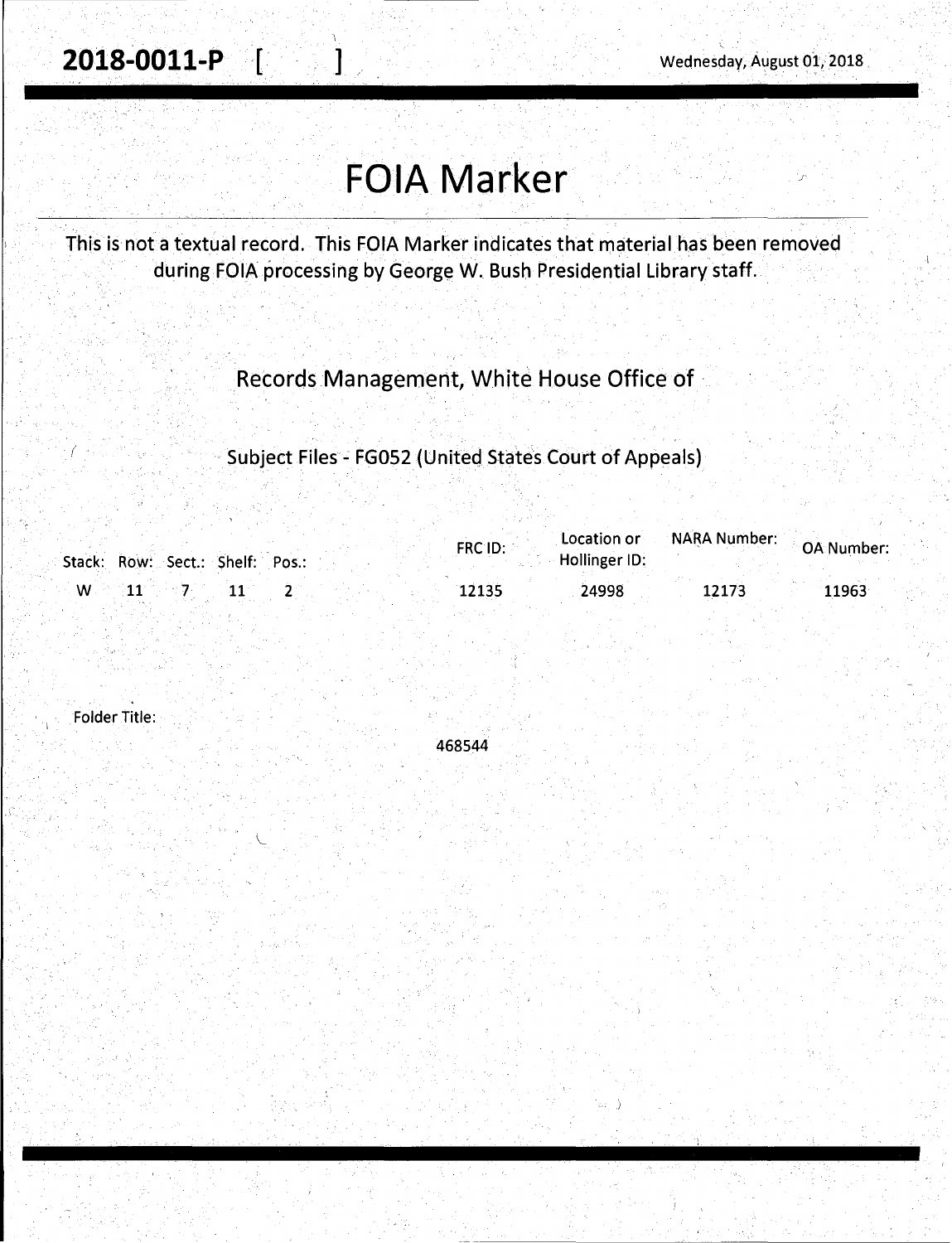## **Withdrawn/Redacted Material** 'The George W. Bush Library\_

| NO.                                                                  | <b>FORM</b>                                                                         | <b>SUBJECT/TITLE</b>                                                                                                                                                                                                                                                                                                                                                                                                                                                                          |                                                                                                                                                                                                                                                                                                                                                                                                                                                                                                                                                                                                                        | <b>PAGES</b> | DATE                  | <b>RESTRICTION(S)</b> |
|----------------------------------------------------------------------|-------------------------------------------------------------------------------------|-----------------------------------------------------------------------------------------------------------------------------------------------------------------------------------------------------------------------------------------------------------------------------------------------------------------------------------------------------------------------------------------------------------------------------------------------------------------------------------------------|------------------------------------------------------------------------------------------------------------------------------------------------------------------------------------------------------------------------------------------------------------------------------------------------------------------------------------------------------------------------------------------------------------------------------------------------------------------------------------------------------------------------------------------------------------------------------------------------------------------------|--------------|-----------------------|-----------------------|
| 001                                                                  | Form                                                                                | Correspondence Tracking Worksheet-[with attachment]                                                                                                                                                                                                                                                                                                                                                                                                                                           |                                                                                                                                                                                                                                                                                                                                                                                                                                                                                                                                                                                                                        | 3. .         | 03/09/2001 P2; P6/b6; |                       |
|                                                                      |                                                                                     |                                                                                                                                                                                                                                                                                                                                                                                                                                                                                               |                                                                                                                                                                                                                                                                                                                                                                                                                                                                                                                                                                                                                        |              |                       |                       |
|                                                                      |                                                                                     |                                                                                                                                                                                                                                                                                                                                                                                                                                                                                               |                                                                                                                                                                                                                                                                                                                                                                                                                                                                                                                                                                                                                        |              |                       |                       |
|                                                                      |                                                                                     |                                                                                                                                                                                                                                                                                                                                                                                                                                                                                               |                                                                                                                                                                                                                                                                                                                                                                                                                                                                                                                                                                                                                        |              |                       |                       |
|                                                                      |                                                                                     |                                                                                                                                                                                                                                                                                                                                                                                                                                                                                               |                                                                                                                                                                                                                                                                                                                                                                                                                                                                                                                                                                                                                        |              |                       |                       |
|                                                                      |                                                                                     |                                                                                                                                                                                                                                                                                                                                                                                                                                                                                               |                                                                                                                                                                                                                                                                                                                                                                                                                                                                                                                                                                                                                        |              |                       |                       |
|                                                                      |                                                                                     |                                                                                                                                                                                                                                                                                                                                                                                                                                                                                               |                                                                                                                                                                                                                                                                                                                                                                                                                                                                                                                                                                                                                        |              |                       |                       |
|                                                                      |                                                                                     |                                                                                                                                                                                                                                                                                                                                                                                                                                                                                               |                                                                                                                                                                                                                                                                                                                                                                                                                                                                                                                                                                                                                        |              |                       |                       |
|                                                                      |                                                                                     |                                                                                                                                                                                                                                                                                                                                                                                                                                                                                               |                                                                                                                                                                                                                                                                                                                                                                                                                                                                                                                                                                                                                        |              |                       |                       |
|                                                                      |                                                                                     |                                                                                                                                                                                                                                                                                                                                                                                                                                                                                               |                                                                                                                                                                                                                                                                                                                                                                                                                                                                                                                                                                                                                        |              |                       |                       |
|                                                                      |                                                                                     |                                                                                                                                                                                                                                                                                                                                                                                                                                                                                               |                                                                                                                                                                                                                                                                                                                                                                                                                                                                                                                                                                                                                        |              |                       |                       |
|                                                                      | <b>COLLECTION TITLE:</b>                                                            | Records Management, White House Office of<br><b>Subject Files - FG052 (United States Court of Appeals)</b>                                                                                                                                                                                                                                                                                                                                                                                    |                                                                                                                                                                                                                                                                                                                                                                                                                                                                                                                                                                                                                        |              |                       |                       |
|                                                                      |                                                                                     |                                                                                                                                                                                                                                                                                                                                                                                                                                                                                               |                                                                                                                                                                                                                                                                                                                                                                                                                                                                                                                                                                                                                        |              |                       |                       |
| <b>SERIES:</b><br><b>FOLDER TITLE:</b><br>468544<br>FRC ID:<br>12135 | Presidential Records Act - [44 U.S.C. 2204(a)]                                      |                                                                                                                                                                                                                                                                                                                                                                                                                                                                                               | <b>RESTRICTION CODES</b>                                                                                                                                                                                                                                                                                                                                                                                                                                                                                                                                                                                               |              |                       |                       |
|                                                                      | financial information $[(a)(4)$ of the PRA]<br>personal privacy [(a)(6) of the PRA] | P1 National Security Classified Information [(a)(1) of the PRA]<br>P2 Relating to the appointment to Federal office [(a)(2) of the PRA]<br>P3 Release would violate a Federal statute $[(a)(3)$ of the PRA]<br>P4 Release would disclose trade secrets or confidential commercial or<br>P5 Release would disclose confidential advice between the President<br>and his advisors, or between such advisors [a](5) of the PRA]<br>P6 Release would constitute a clearly unwarranted invasion of | Freedom of Information Act - [5 U.S.C. 552(b)]<br>$b(1)$ National security classified information $[(b)(1)$ of the FOIA]<br>b(2) Release would disclose internal personnel rules and practices of<br>an agency $[(b)(2)$ of the FOIA]<br>$b(3)$ Release would violate a Federal statute $[(b)(3)$ of the FOIA]<br>b(4) Release would disclose trade secrets or confidential or financial<br>information $[(b)(4)$ of the $FOLA]$<br>b(6) Release would constitute a clearly unwarranted invasion of<br>personal privacy $[(b)(6)$ of the FOIA]<br>b(7) Release would disclose information compiled for law enforcement |              |                       |                       |
| $2201(3)$ .                                                          |                                                                                     | PRM. Personal record misfile defined in accordance with 44 U.S.C.                                                                                                                                                                                                                                                                                                                                                                                                                             | purposes $[(b)(7)$ of the FOIA.<br>b(8) Release would disclose information concerning the regulation of<br>financial institutions $[(b)(8)$ of the FOIA]                                                                                                                                                                                                                                                                                                                                                                                                                                                               |              |                       |                       |
|                                                                      |                                                                                     |                                                                                                                                                                                                                                                                                                                                                                                                                                                                                               | b(9) Release would disclose geological or geophysical information<br>concerning wells $($ (b $)(9)$ ) of the FOIA $\uparrow$                                                                                                                                                                                                                                                                                                                                                                                                                                                                                           |              |                       |                       |
| Deed of Gift Restrictions.<br>security information.                  |                                                                                     | A. Closed by Executive Order 13526 governing access to national<br>B. Closed by statute or by the agency which originated the document.                                                                                                                                                                                                                                                                                                                                                       | <b>Records Not Subject to FOIA</b><br>Court Sealed - The document is withheld under a court seal and is not subject to                                                                                                                                                                                                                                                                                                                                                                                                                                                                                                 |              |                       |                       |